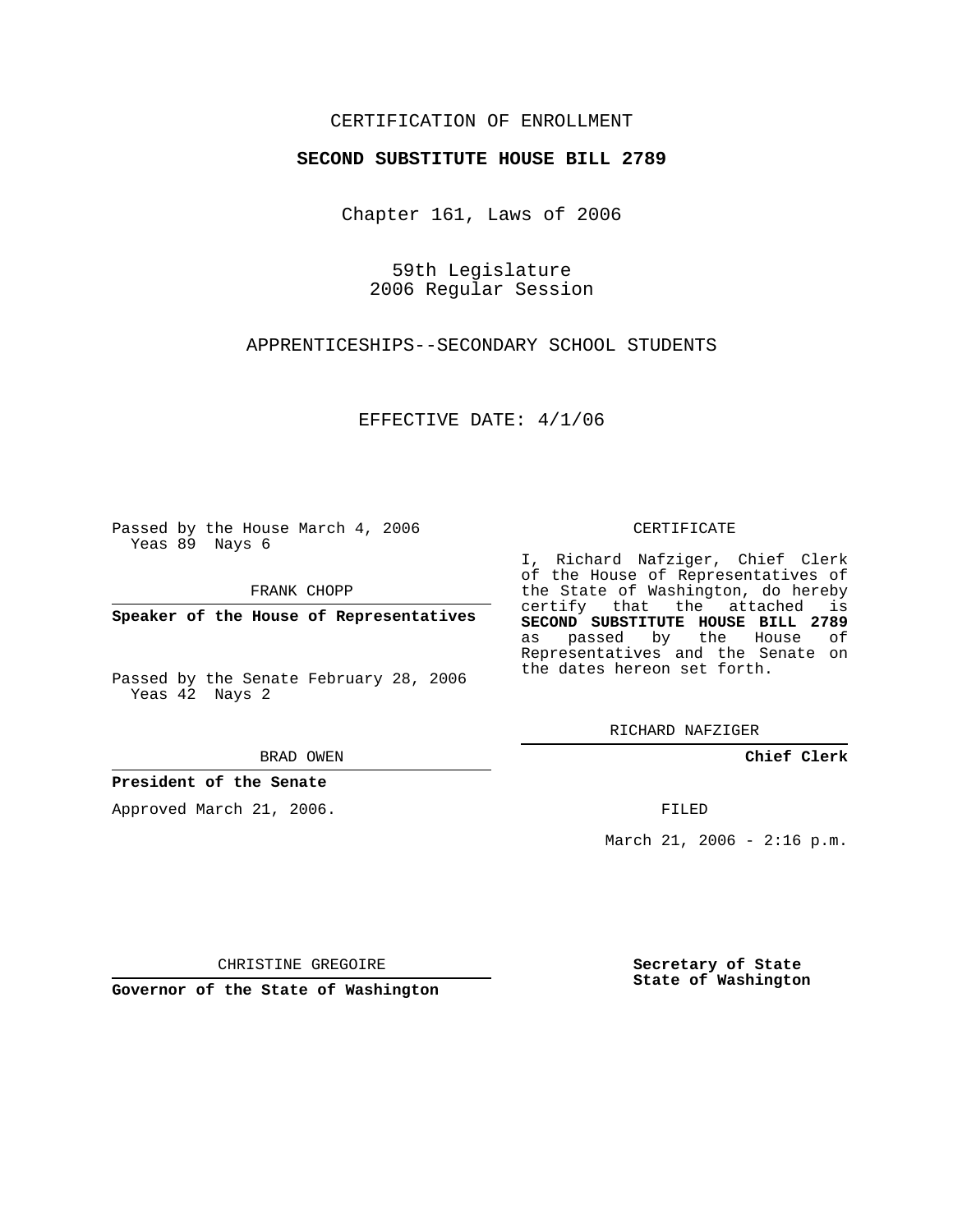# **SECOND SUBSTITUTE HOUSE BILL 2789** \_\_\_\_\_\_\_\_\_\_\_\_\_\_\_\_\_\_\_\_\_\_\_\_\_\_\_\_\_\_\_\_\_\_\_\_\_\_\_\_\_\_\_\_\_

\_\_\_\_\_\_\_\_\_\_\_\_\_\_\_\_\_\_\_\_\_\_\_\_\_\_\_\_\_\_\_\_\_\_\_\_\_\_\_\_\_\_\_\_\_

### AS AMENDED BY THE SENATE

Passed Legislature - 2006 Regular Session

### **State of Washington 59th Legislature 2006 Regular Session**

**By** House Committee on Appropriations (originally sponsored by Representatives Quall, Conway, Wood, Hasegawa, Haigh, Ormsby, Murray, Chase, Kessler, Morrell, Green, Roberts, McCoy, Moeller, Simpson, Sells, Lantz, McDermott, Ericks, Hankins, Kagi and Hudgins; by request of Governor Gregoire)

READ FIRST TIME 2/7/06.

 AN ACT Relating to expanding opportunities for graduating secondary school students to enter apprenticeships; amending RCW 28B.15.067; adding new sections to chapter 49.04 RCW; adding a new section to chapter 28C.04 RCW; providing an effective date; providing an expiration date; and declaring an emergency.

6 BE IT ENACTED BY THE LEGISLATURE OF THE STATE OF WASHINGTON:

 7 NEW SECTION. **Sec. 1.** A new section is added to chapter 49.04 RCW 8 to read as follows:

 (1) The legislature finds that it is in the public interest of the state to encourage and facilitate the formation of cooperative relationships between business and labor and educational institutions that provide for the development and expansion of programs of educational skills training consistent with employment needs.

14 (2) Further, the legislature finds that it is in the state's 15 interest to make students aware of the educational training programs 16 and career employment opportunities.

17 (3) Therefore, the following shall be implemented to expand 18 opportunities for secondary school students to prepare for technical 19 careers and related apprenticeships: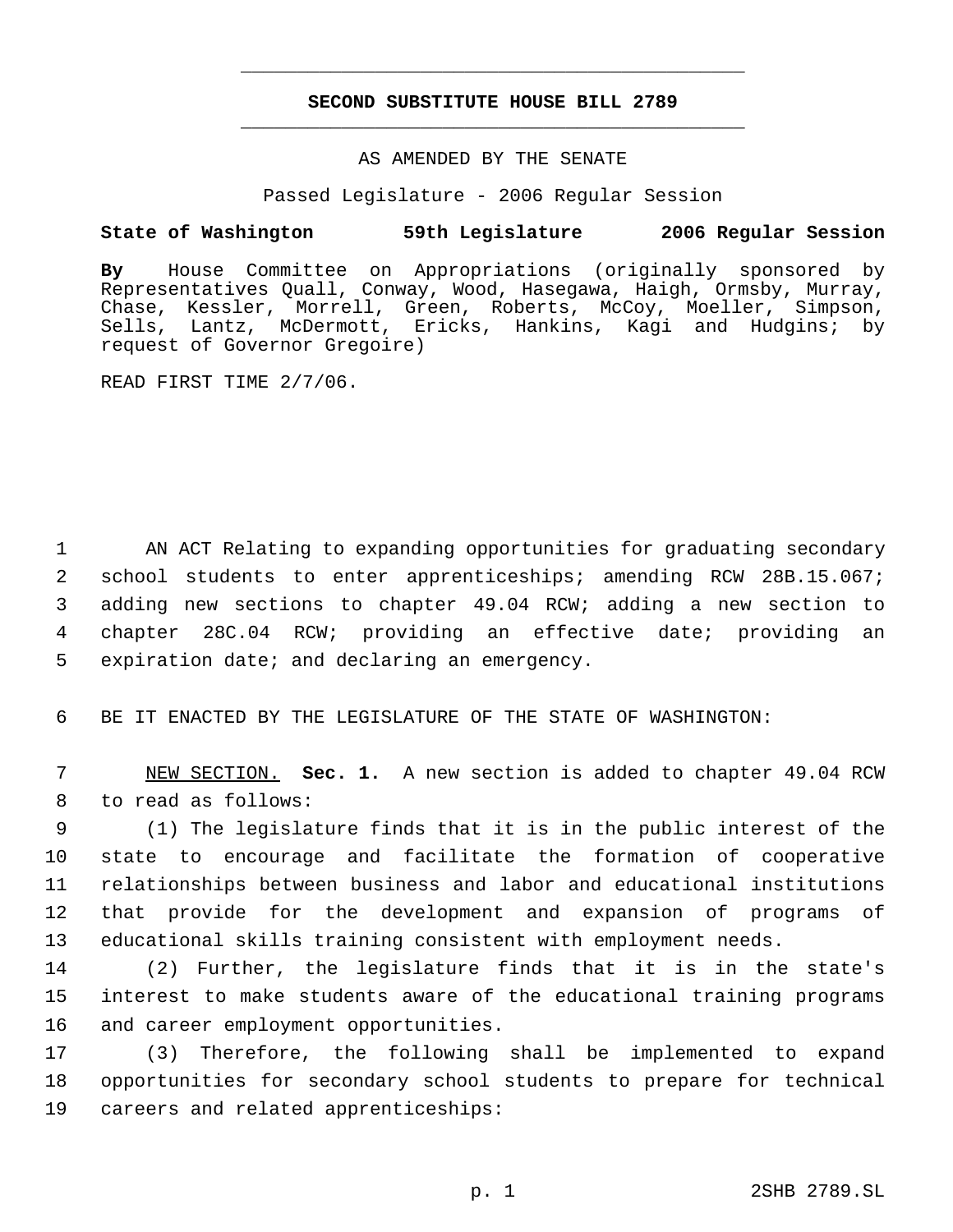(a) Centers of excellence and other colleges with a high density of apprenticeship programs shall act as brokers of relevant information and resources as provided for in section 2 of this act;

 (b) An educational outreach program coordinated by the Washington state apprenticeship and training council as provided for in section 3 of this act; and

 (c) The development of direct-entry programs for graduating secondary students, approved and overseen by the Washington state apprenticeship and training council as provided for in section 4 of this act.

 NEW SECTION. **Sec. 2.** A new section is added to chapter 49.04 RCW to read as follows:

 (1) Centers of excellence, as designated by the state board for community and technical colleges, and other colleges identified by the state board for community and technical colleges in consultation with the Washington state apprenticeship and training council as having a high density of apprenticeship programs, shall act as a broker of relevant information and resources on available grants, scholarship opportunities, job openings, and industries of growth.

 (2) The Washington state apprenticeship and training council, in conjunction with the office of the superintendent of public instruction, shall aid all local school districts in meeting the goals of this act.

 NEW SECTION. **Sec. 3.** A new section is added to chapter 49.04 RCW to read as follows:

 (1) Within existing resources, the Washington state apprenticeship and training council, in conjunction with individual state-approved apprenticeship training programs and the office of the superintendent of public instruction, shall lead and coordinate an educational outreach program for middle and secondary school students, parents, and educators about apprenticeship and career opportunities and communicate work force projections to the office of the superintendent of public instruction for distribution to all local school districts.

 (2) Appropriate activities of the Washington state apprenticeship and training council under this section include assistance with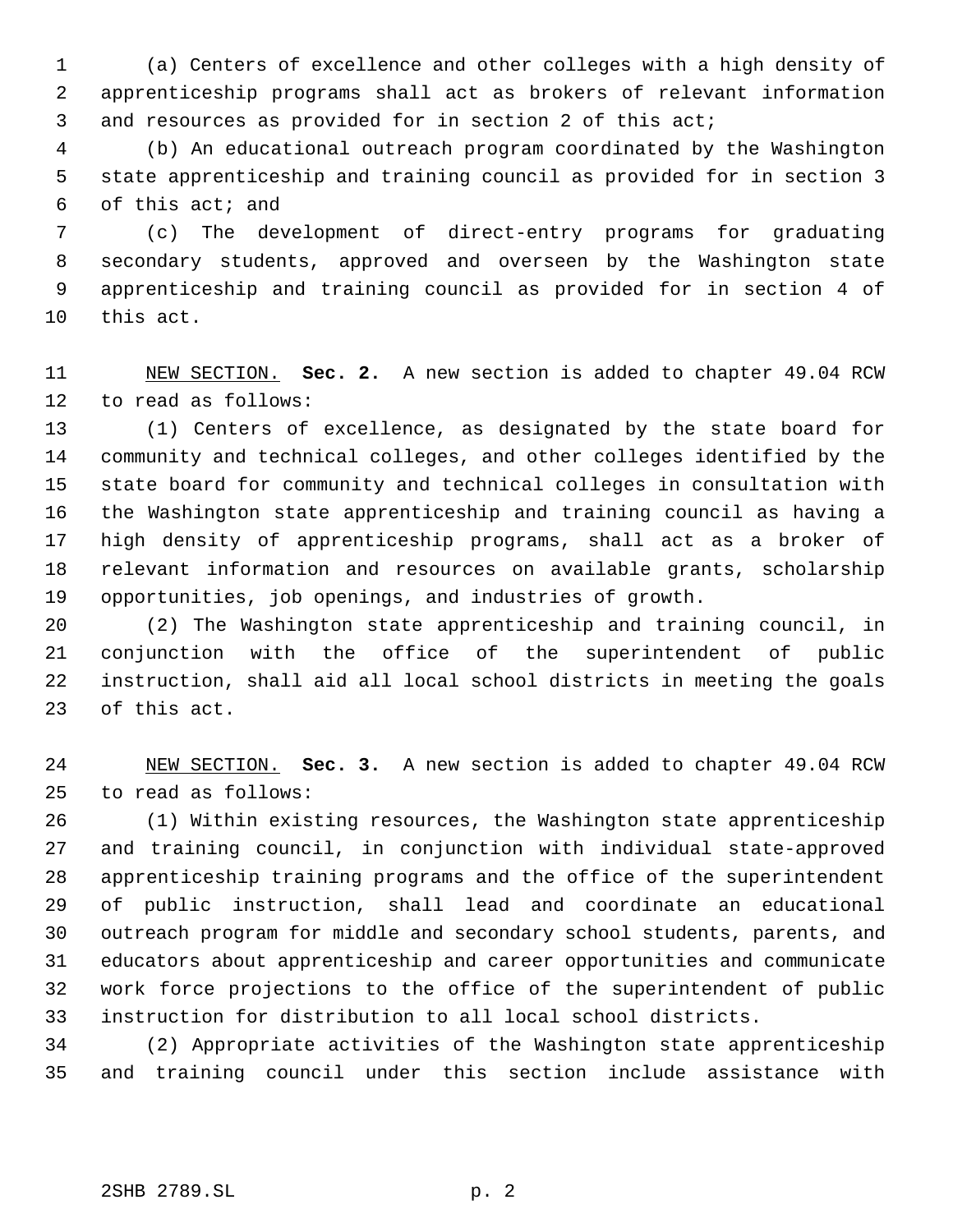curriculum development, the establishment of practical learning opportunities for students, and seeking the advice and participation of industry and labor interests.

 NEW SECTION. **Sec. 4.** A new section is added to chapter 49.04 RCW to read as follows:

 (1) Within existing resources, the Washington state apprenticeship and training council shall approve and oversee direct-entry programs for graduating secondary students into building and construction- related apprenticeships by:

 (a) Assisting individual school districts in using and leveraging existing resources; and

 (b) Developing guidelines, including guidelines that ensure that graduating secondary school students will receive appropriate education and training and will have the opportunity to transition to local apprenticeship programs. The guidelines must be developed with input from apprenticeship coordinators, the office of the superintendent of public instruction, the state board for community and technical colleges, the work force training and education coordinating board, and other interested stakeholders for direct-entry programs.

 (2) The Washington state apprenticeship and training council shall award up to ten incentive grants for the 2006-07 school year, based on guidelines established under subsection (1)(b) of this section, to school districts statewide solely for personnel to negotiate and implement agreements with local apprenticeship programs based upon state apprenticeship use requirements, as described in RCW 39.04.320, to accept graduating secondary school students with appropriate training into apprenticeship programs. The council shall make every effort to award the grants evenly across the state.

 (3) Beginning December 1, 2006, the Washington state apprenticeship and training council shall provide an annual report to the governor and the education and commerce and labor committees of the legislature. The report shall include:

 (a) The guidelines established under subsection (1)(b) of this section;

 (b) The names of the school districts receiving incentive grants under subsection (2) of this section;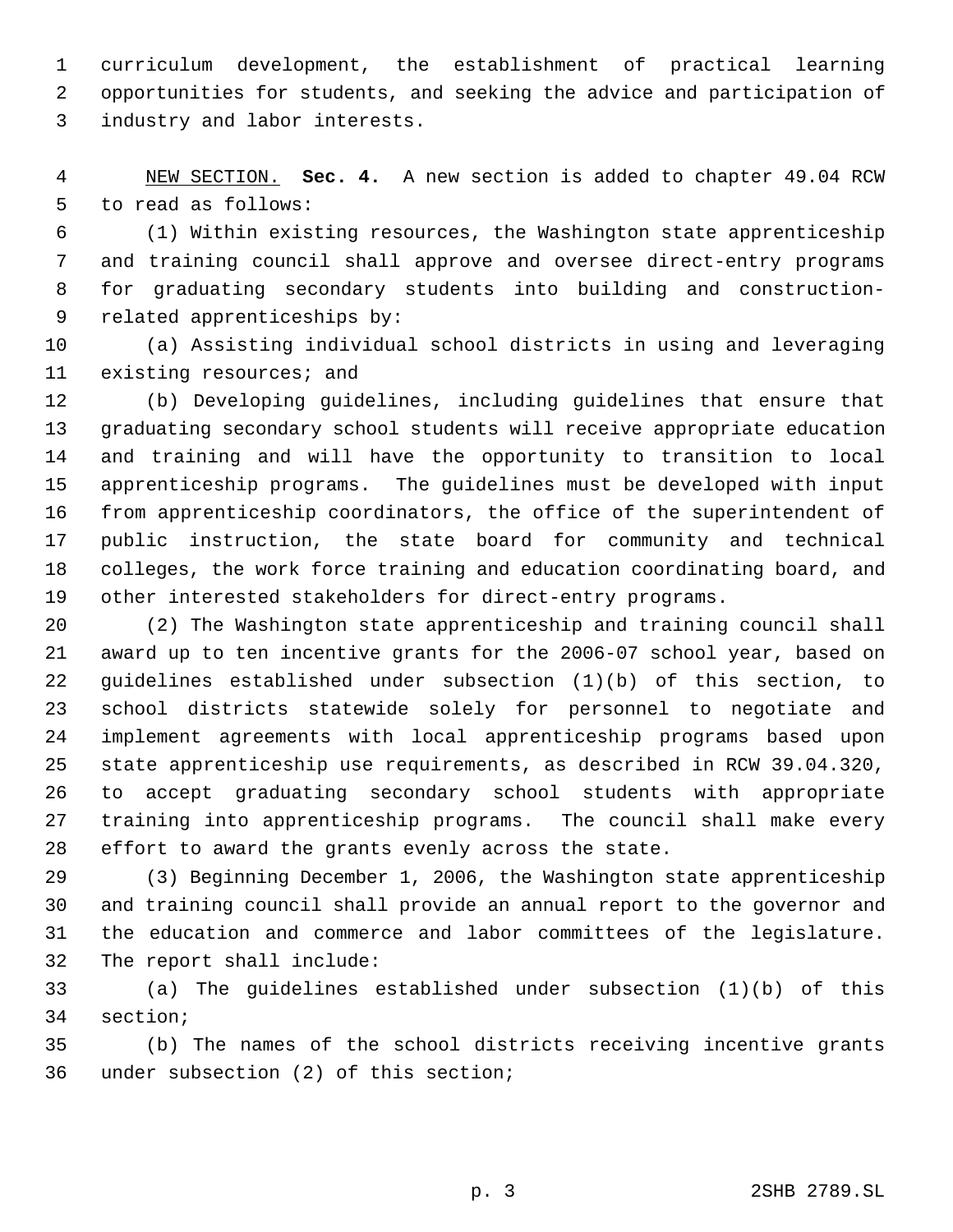(c) The results of negotiations between school districts receiving incentive grants and local apprenticeship programs;

 (d) A list of apprenticeship programs that have agreed, pursuant to negotiated agreements, to accept qualified graduating secondary students; and

 (e) The number of qualified graduating secondary students entering into apprenticeship programs each year through direct-entry programs.

 NEW SECTION. **Sec. 5.** A new section is added to chapter 28C.04 RCW to read as follows:

 (1) Subject to funding provided for the purposes of this section, the superintendent of public instruction and the state board for community and technical colleges, in consultation with the Washington state apprenticeship and training council, shall allocate grants on a competitive basis to up to four pilot projects to expand enrollment of secondary school students in career and technical programs that enable them to enter apprenticeships, particularly building and construction apprenticeships, upon graduation. The purpose of the pilot projects is to develop new collaborations among K-12 education and work force education providers and try new approaches to delivering instruction and career and technical education to secondary school students.

 (a) Two of the pilot projects shall involve skill centers or high schools working collaboratively with local or regional apprenticeship programs and the Washington state apprenticeship and training council to design and offer the programs.

 (b) Two of the pilot projects shall involve community or technical colleges working collaboratively with local high schools, local or regional apprenticeship programs, and the Washington state apprenticeship and training council to design and offer the programs.

 (c) At least one of the pilot projects is encouraged to involve small or rural high schools.

 (d) In reviewing the grant applications, the superintendent of public instruction and the Washington state apprenticeship and training council shall convene a review committee representing the state board for community and technical colleges, the work force training and education coordinating board, business and labor interests with ties to apprenticeship fields, apprenticeship program coordinators, and career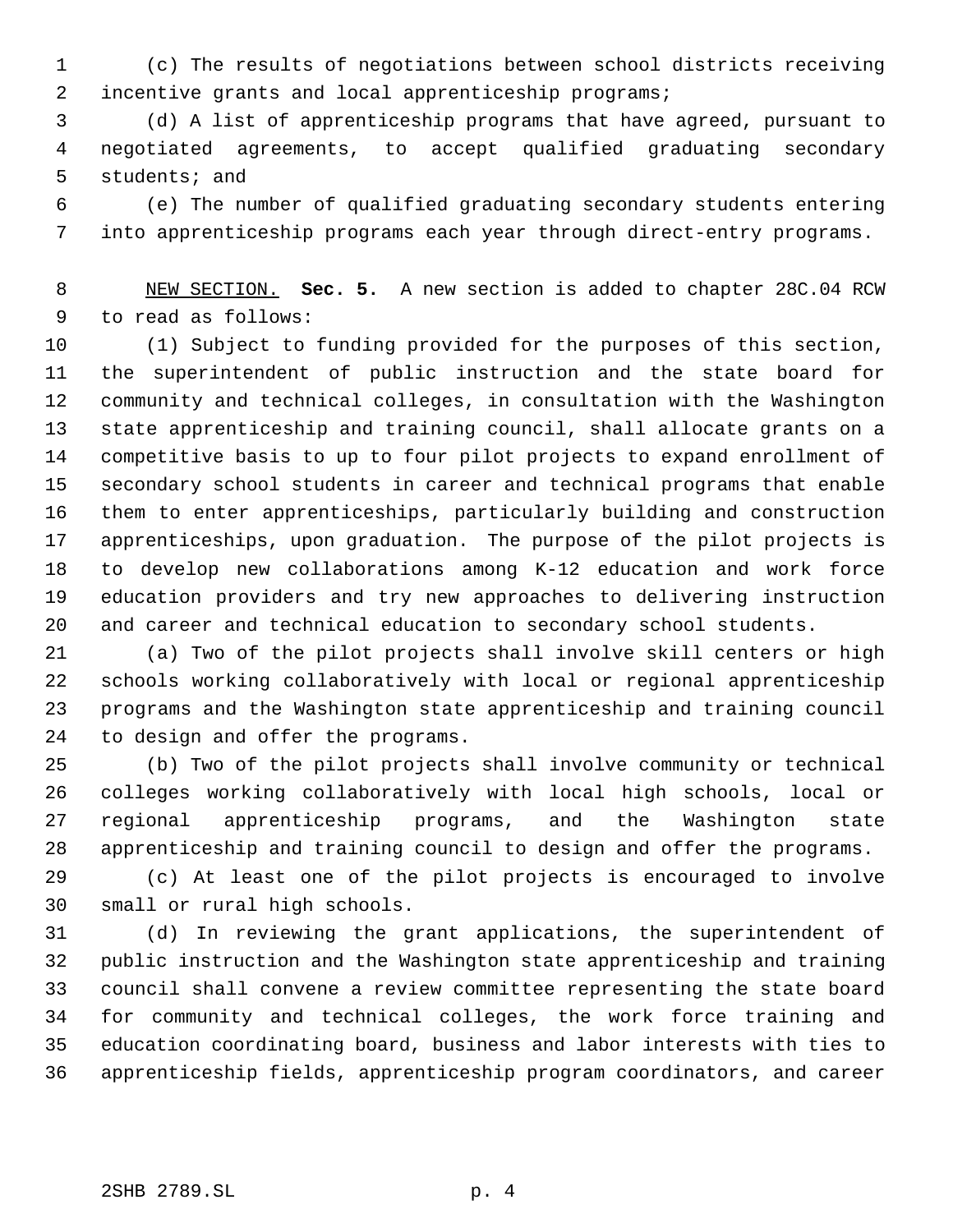and technical educators in the public schools. Grant award recipients must be notified by June 1, 2006.

 (e) Pilot projects must be ready to enroll students for the 2006-07 school year.

(f) The pilot projects shall operate for a three-year period.

 (2) In addition to enrolling students in career and technical programs that enable them to enter apprenticeships upon graduation, the pilot projects under this section may engage in but are not limited to the following activities:

 (a) Developing or modifying curriculum to align with apprenticeship entry requirements and skill expectations or to adjust curriculum to 12 the secondary level;

 (b) Negotiating agreements for nonmonetary consideration or for no consideration to use local or regional apprenticeship program training facilities to offer programs;

 (c) Negotiating agreements with local or regional apprenticeship programs, community or technical colleges, or other contractors to provide specialized instruction within the program;

 (d) Based on guidelines and assistance from the Washington state apprenticeship and training council, negotiating direct-entry agreements with local or regional apprenticeship programs to accept pilot project graduates into the programs;

 (e) In conjunction with educational outreach efforts by the Washington state apprenticeship and training council and local or regional apprenticeship programs, conducting marketing, advertising, and communication about the pilot project to area teachers, counselors, students, and parents;

 (f) Providing tutoring and other academic support services to ensure students have the necessary academic skills for the program and for high school graduation; and

 (g) Offering other support services such as counseling, community service referral, and assistance for low-income students such as tools, supplies, books, or transportation to nonschool facilities.

 (3) To the maximum extent possible, students enrolled in a pilot project shall receive both high school and college credit for their courses through tech-prep agreements or the high school program created in RCW 28A.600.300 through 28A.600.400 (running start).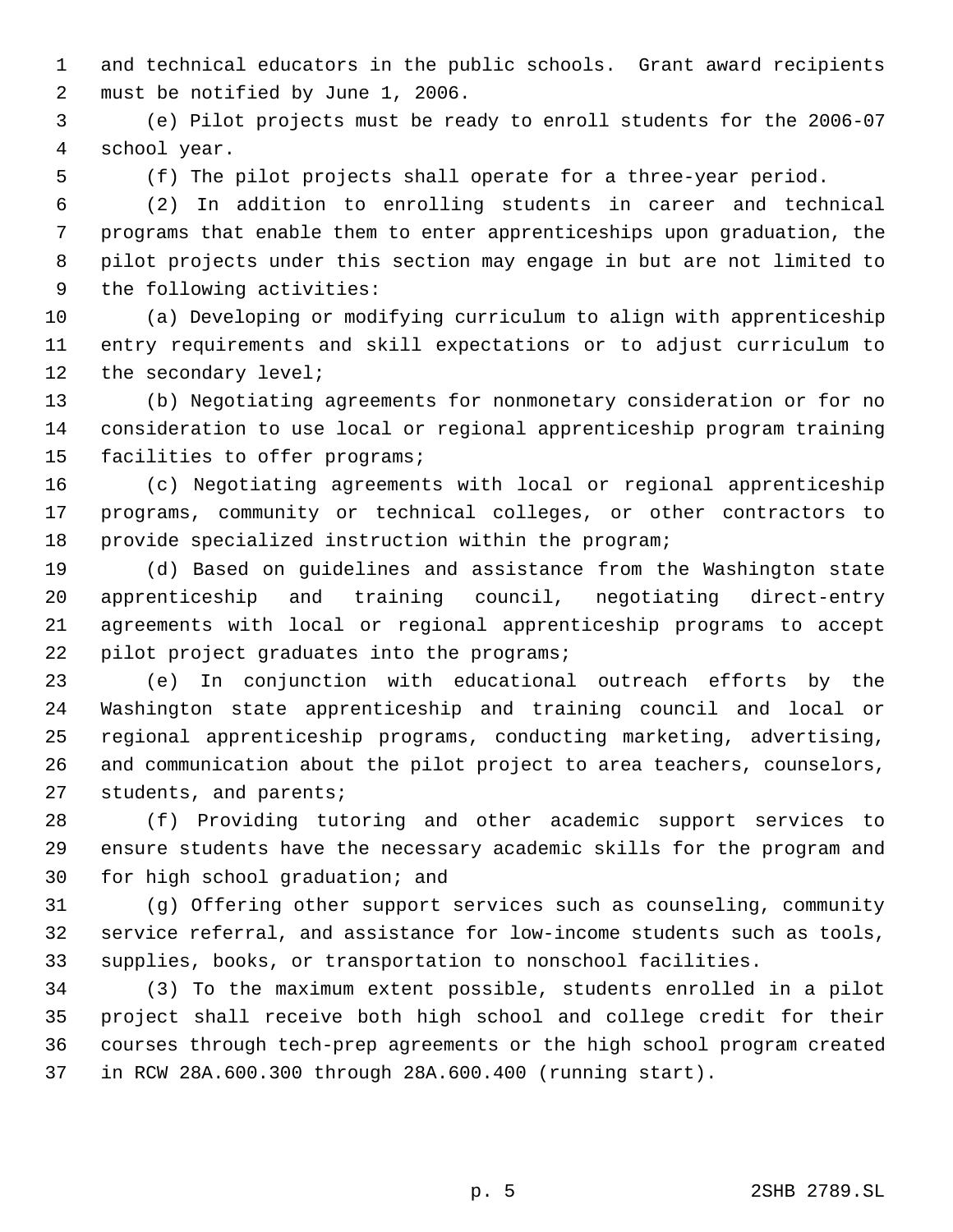(4) Beginning December 1, 2007, recipients of grants under this section shall report annually to the Washington state apprenticeship and training council: The number of students participating in programs developed under this section, the number of qualified graduating secondary students entering into apprenticeship programs each year, the apprenticeship programs into which the students entered, and lessons learned by the grant recipients that might lead to improvements in the development and implementation of additional preapprenticeship programs. The Washington state apprenticeship and training council shall provide an annual summary of the reports to the governor and the education and commerce and labor committees of the legislature.

 (5) Funding for a student enrolled in a community or technical college pilot project under this section shall be provided under RCW 28A.320.015 and 28A.320.035 and rules adopted for the provision of instruction under contract.

 (6) Using existing resources the superintendent of public instruction shall convene a work group to identify barriers and opportunities for further expansion of secondary career and technical programs that enable graduates to enter apprenticeships, including building and construction-related apprenticeships, beyond the pilot project stage. The work group shall include representatives from the Washington state apprenticeship and training council, local or regional apprenticeship programs, the work force training and education coordinating board, community and technical colleges, high schools, and skill centers. The superintendent shall submit a report with recommendations to the governor and the education and commerce and labor committees of the legislature by December 1, 2006. Issues to be considered by the work group may include:

 (a) Expanding participation and opportunities in running start for career and technical students, particularly in apprenticeship preparation programs, including the role of using parent involvement in guidance and counseling for students to expand participation;

 (b) Addressing highly qualified teacher requirements under the federal no child left behind act;

 (c) Cross-crediting of career and technical and core academic courses;

(d) The funding model for skill centers;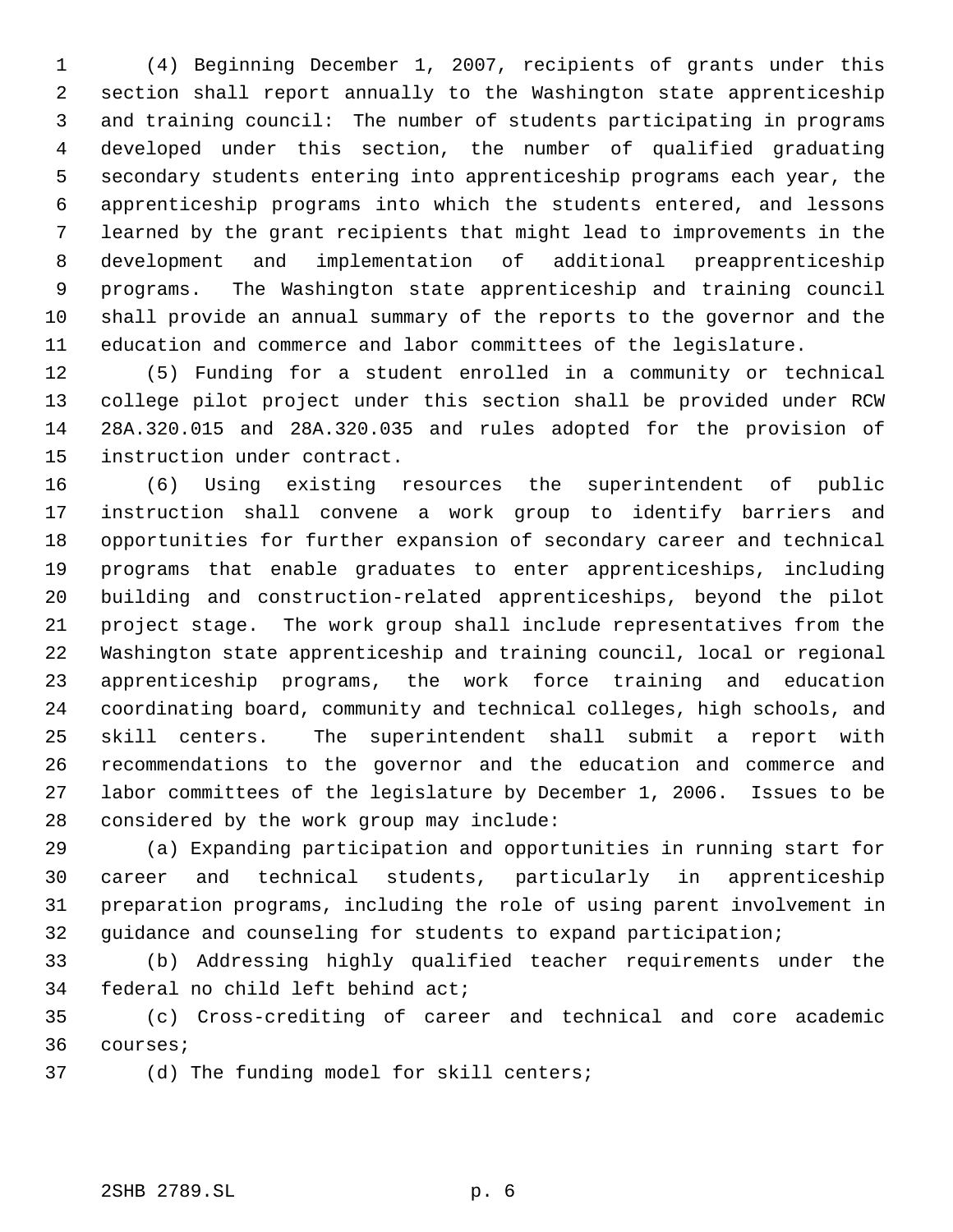(e) Creating benchmarks to measure outcomes from the pilot projects 2 and from possible expansion of the projects; and

 (f) The impact of current student assessment and achievement requirements on student participation in apprenticeship preparation programs and opportunities for developing alternative assessment and achievement requirements.

(7) This section expires August 31, 2009.

 **Sec. 6.** RCW 28B.15.067 and 2003 c 232 s 4 are each amended to read as follows:

 (1) Tuition fees shall be established under the provisions of this chapter.

 (2) Beginning with the 2003-04 academic year and ending with the 2008-09 academic year, reductions or increases in full-time tuition fees for resident undergraduates shall be as provided in the omnibus appropriations act.

 (3) Beginning with the 2003-04 academic year and ending with the 2008-09 academic year, the governing boards of the state universities, the regional universities, The Evergreen State College, and the state board for community and technical colleges may reduce or increase full- time tuition fees for all students other than resident undergraduates, including summer school students and students in other self-supporting degree programs. Percentage increases in full-time tuition fees may exceed the fiscal growth factor. Reductions or increases may be made for all or portions of an institution's programs, campuses, courses, or students.

 (4) Academic year tuition for full-time students at the state's institutions of higher education beginning with 2009-10, other than summer term, shall be as charged during the 2008-09 academic year unless different rates are adopted by the legislature.

 (5) The tuition fees established under this chapter shall not apply to high school students enrolling in participating institutions of higher education under RCW 28A.600.300 through 28A.600.400.

 (6) The tuition fees established under this chapter shall not apply to eligible students enrolling in a community or technical college under section 5 of this act.

 (7) For the academic years 2003-04 through 2008-09, the University of Washington shall use an amount equivalent to ten percent of all